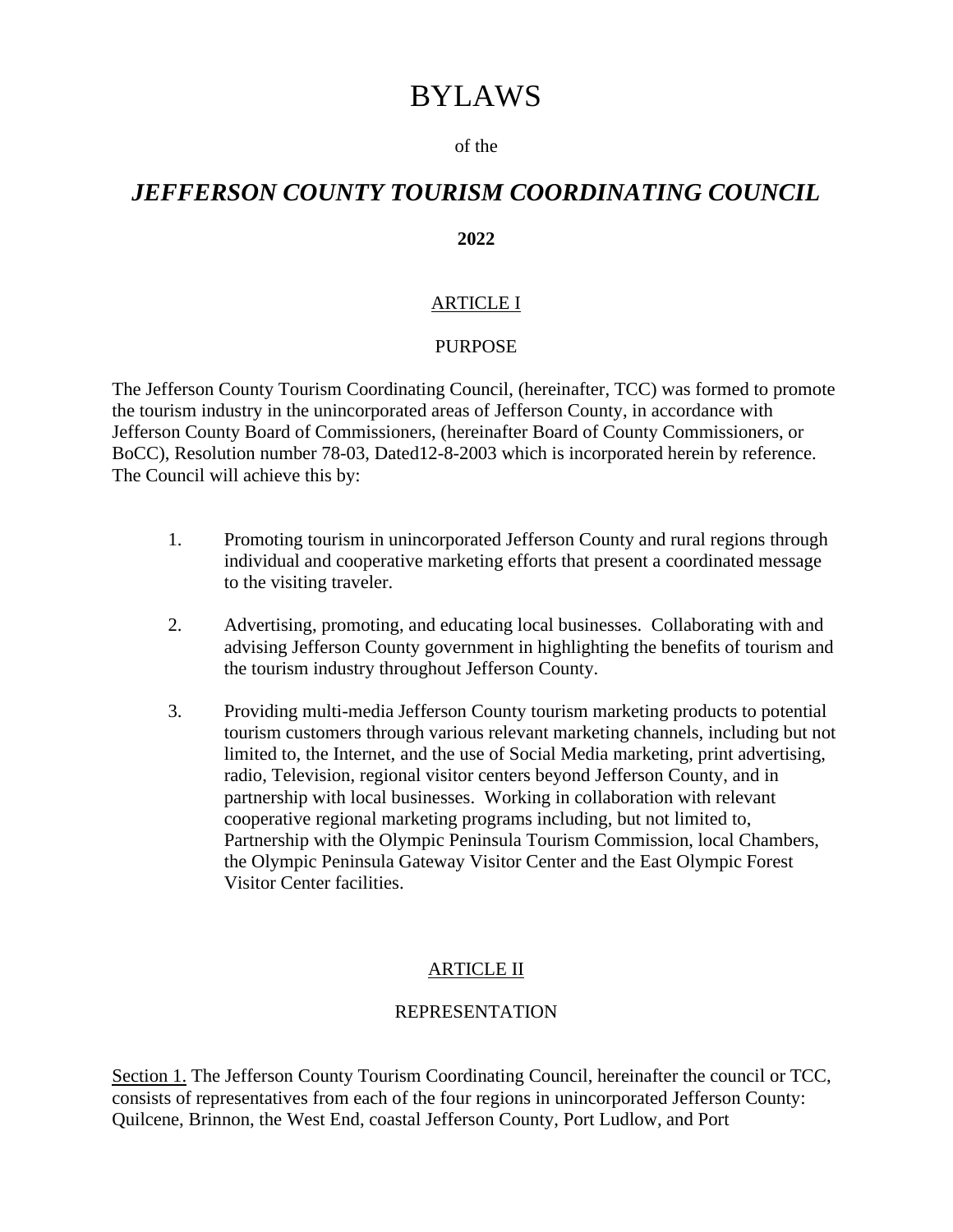Hadlock/Tri-Area. There shall be at least two council members from each region.

Section 2. The total number of voting council members may be changed, so long as representation is equivalent among the regions. Any changes will be authorized by a majority vote of the Council.

Section 3. Unless otherwise stipulated herein, the council members may decide matters by consensus or by a majority vote. On matters coming before the members for a vote, each member shall have one vote. A member may vote in person or may vote by proxy executed in writing. No proxy shall be valid after four months from its execution.

Section 4. Any representative may vacate her/his seat by submitting their resignation to the Tourism Coordinating Council Board. Council Chair will then submit notice to BoCC. Such resignation will become valid without action other than Council Member notification to the affected region, as appropriate, citing the urgency for a replacement council member to ensure balanced representation. The resignation also will be recorded in the minutes of the next meeting of the council. Any new member will be approved by majority vote of TCC Council. TCC will then submit brief letter of recommendation on behalf of recommended new TCC Board member to BoCC.

Section 5. With regards to members being elected as officers of the council, refer to *Article III Management Section 2.*

## ARTICLE III

### MANAGEMENT

Section 1. Members of the Tourism Coordinating Council shall perform their duties (including the duties as a member of any committee of the council) in good faith, in a manner believed to be in the best interests of the council, and with such care, including reasonable inquiry, as ordinarily prudent persons in like positions would use under similar circumstances. (regarding duties, see *Article IV*; regarding meetings see *Article VI.)*

Section 2. In order to fulfill its mission TCC may join in collaborative partnerships as outlined in Article I.3, and recommend to BoCC the hiring of contract staff necessary to best complete the marketing duties and/or fulfill the management roles of TCC as designated.

Section 3. At each annual meeting, the council members shall elect from their number the following officers: Chair, Vice Chair, and Recorder. Officers of the council so elected shall hold office during the following calendar year, and may be re-elected to the same position. (Regarding duties, see *Article V*; regarding meetings, see *Article VI.)* Any officer may be suspended or removed by the consensus or by a majority vote of all of the council members. Vacancies resulting from the resignation or removal of any officer shall be filled by appointment of the council.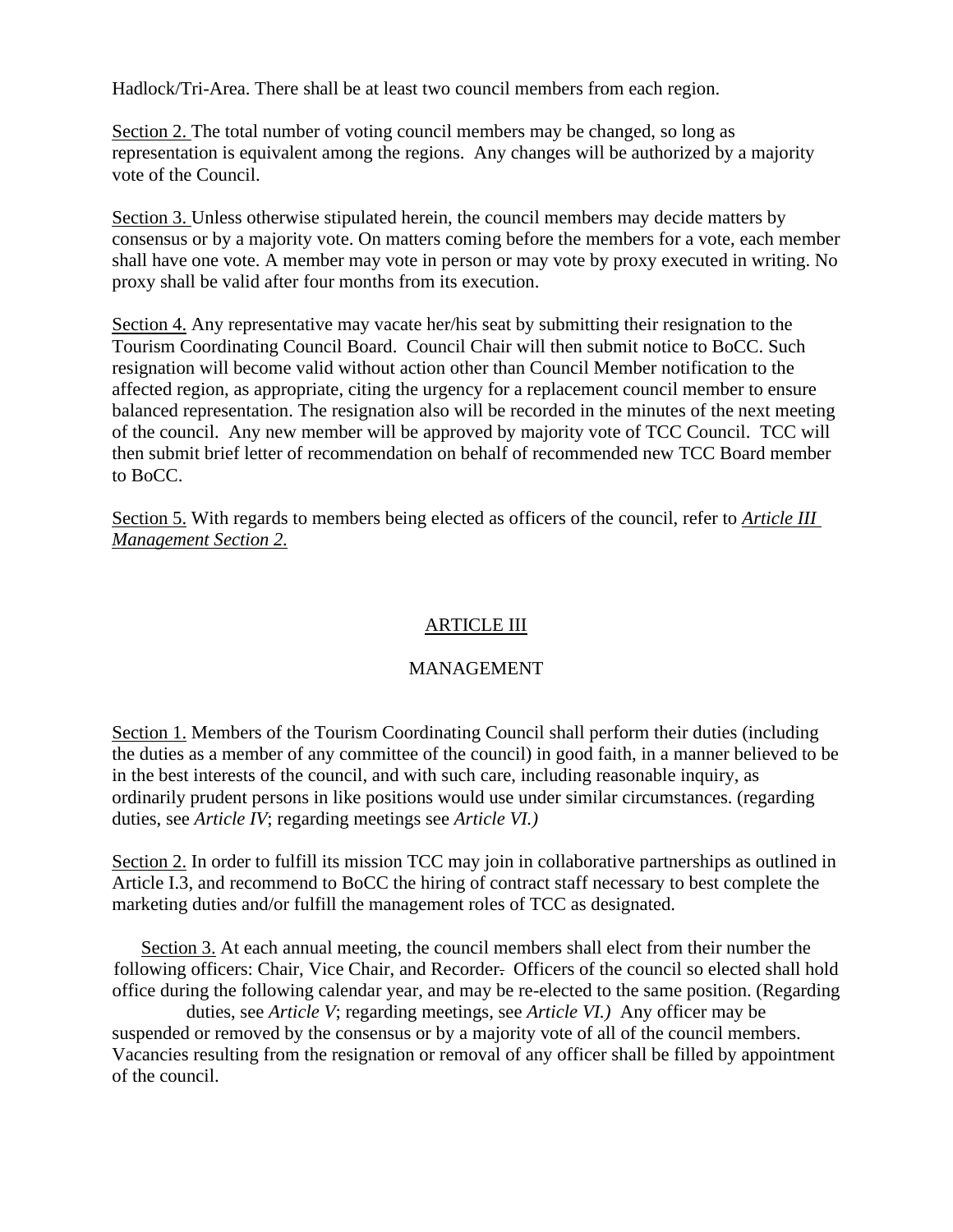### ARTICLE IV

## POWERS AND DUTIES OF THE COUNCIL

The following responsibilities apply to all council members jointly, subject to any limitations provided in these bylaws:

- 1. To Advise, consult with, and represent local tourism related business and chambers of commerce for the purpose of creating media marketing programs and establishing tourism marketing strategies.
- 2. Maintain awareness of marketing efforts, products and advertising opportunities particularly suited or relating to the Olympic Peninsula.
- 3. Develop working proposals for marketing, establish short-term and long-term marketing strategies and collaborative marketing efforts that drive tourism to unincorporated Jefferson County.
- 4. Draft an annual budget for marketing, recommend that Budget to BoCC.
- 5. Approve marketing materials for production.
- 6. Design, develop/proofread/distribute tourism material.
- 7. Oversee that work has been performed and vendors paid for work done.
- 8. Continuously conduct outreach to local Lodging members of Jefferson County Tourism Coordinating Council, inform local Chambers of Commerce in Jefferson County and others in each region in support of the purposes of this organization and tourism.
- 9. Evaluate the affairs and business of the council, and make such changes in the prescribed powers and duties or make any procedures/regulations as may be warranted to carry out the purpose of promoting tourism and the tourism industry.

### ARTICLE V

### POWERS AND DUTIES OF OFFICERS

Section 1. The Council Chair shall, under the direction of the council, supervise all activities and affairs of the council, and execute all instruments on its behalf. The Chair or her/his designee(s) shall represent the council at Jefferson County Lodging Tax Advisory Committee meetings and Olympic Peninsula Joint Marketing Cooperative meetings. The Chair shall preside at all meetings of the council and meetings of the officers, call special meetings as he or she shall deem necessary, and shall perform such other duties usually inherent in such office. The Chair,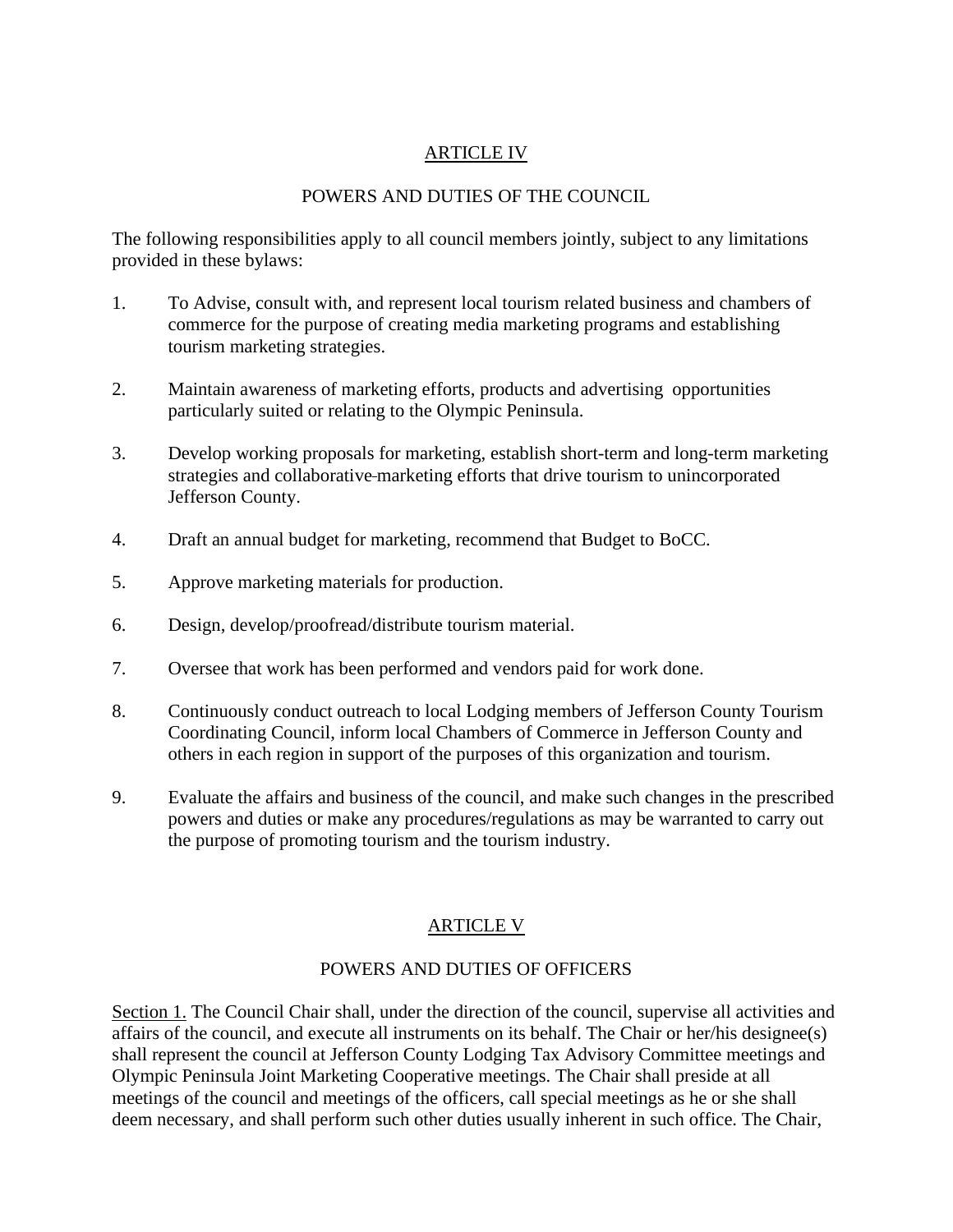or designee, shall present a full report to the regular annual meeting of the council members showing in detail the condition of the affairs of the council.

Section 2. The Vice Chair, or designee, shall create and maintain a history of the council's marketing and promotional efforts in the form of meeting minutes, Monthly Reports, and shall perform such other duties as the Council Chair may direct. In the absence or disability of the Chair, the Vice Chair, or designee shall preside at all meetings and perform all other duties of the Chair which are incidental to the office. The Chair or designee, shall present a full report to the regular annual meeting of the council showing in detail the promotional efforts of the past year and marketing strategies overall.

Section 3. Marketing Coordinator will perform all duties of the Recorder which are incidental to the office to include the current bylaws; the records of the officers and the council members, including names, addresses, telephone and fax numbers, and e-mail addresses, and including dates of election and terms of office of all officers; correct and adequate records of accounts as submitted by the council members; minutes of the proceedings of the council, the officers, and any minutes which may be maintained by committees. The Recorder shall issue all notices and shall attend and keep the minutes of all meetings of the council members and officers, and shall perform all such other duties as are incidental to the office.

# ARTICLE VI

## MEETINGS OF THE COUNCIL

Section 1. Regular annual meeting of the council shall be held in November of each year, at a place to be determined by the Chair, Notice of the place, day and hour shall be given by the Recorder to each council member (by communicating personally or by mail, email, fax, or telephone, as is customary.

Section 2. A regular meeting schedule for the following calendar year will be established by the council at the annual meeting. Notice of the place, day and hour of regular meetings and Annual meeting shall be given by the Recorder to each member prior to the date of the meeting.

Section 3. Special meetings may be called by the Chair or a majority of the council members. Notice of a special meeting of the council, stating the object thereof as well as the place, day and hour shall be given by the Recorder to each member at least five days prior to the date on which such meeting is to be held.

Section 4. Council members shall notify the Recorder of each meeting they will not be attending. At any meeting of the council, four members shall constitute a quorum.

- 4.1 Un-excused absence: If any voting member fails to attend a regularly scheduled meeting and fails to follow the notification procedure, that absence will be considered un-excused. This, however, does not preclude the Council from making a determination at a later time to excuse the absence.
- 4.2 Vacancy due un-excused absence: Any voting member who has three (3) un-